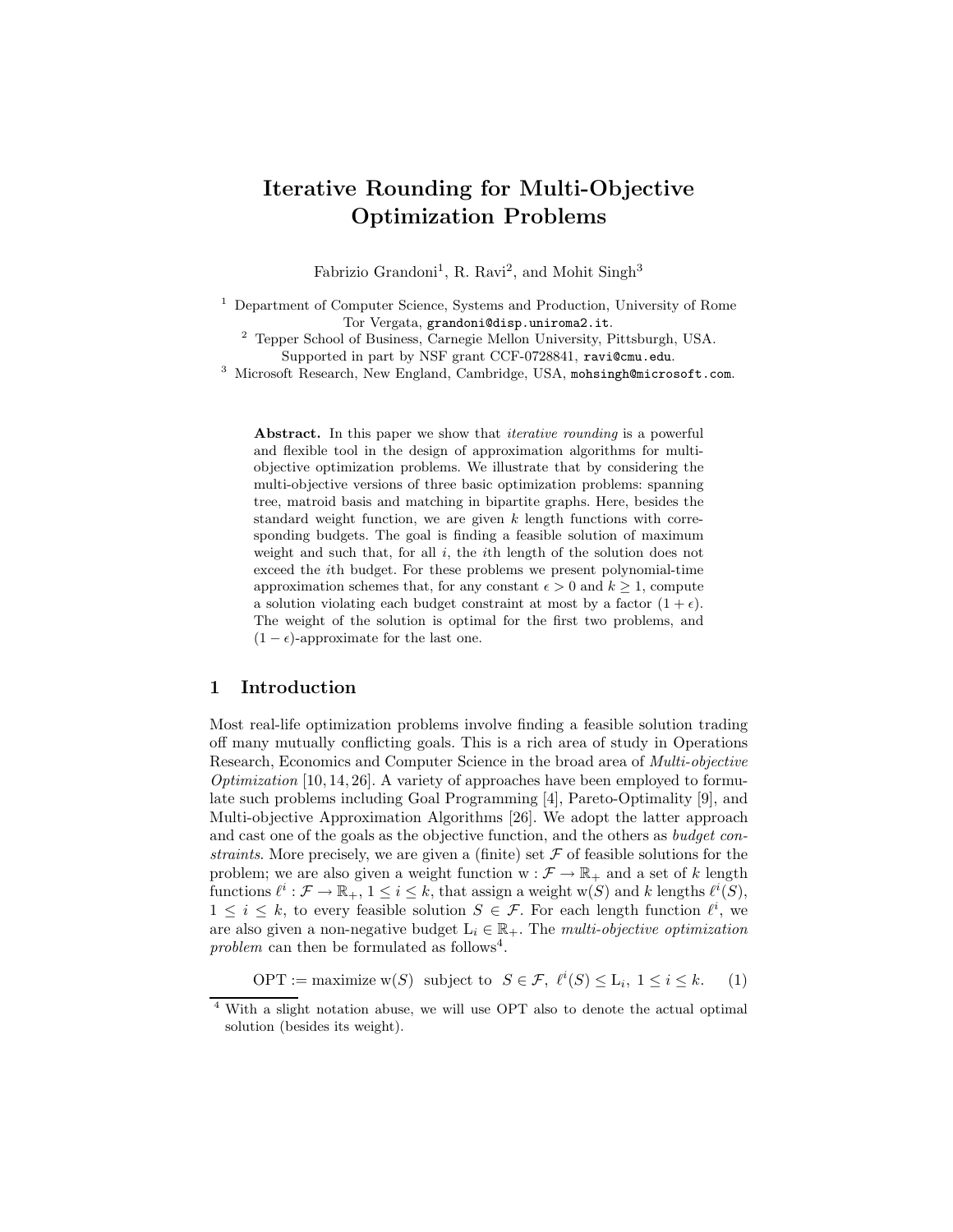In this paper we study the multi-objective version of three fundamental maximization problems, namely spanning tree, matroid basis, and matching in bipartite graphs.

1. In the MULTI-OBJECTIVE SPANNING TREE problem, we are given an  $n$ -node undirected graph  $G = (V, E)$  with edge weights  $w : E \to \mathbb{R}_+$ , k edge lengths  $\ell^i: E \to \mathbb{R}_+$ ,  $1 \leq i \leq k$ , and positive budgets  $L_1, \ldots, L_k$ . The set of all feasible solutions F is given by the spanning trees of G. Define the weight of  $T \in \mathcal{F}$ as  $w(T) := \sum_{e \in T} w(e)$ , and its *i*th-length as  $\ell^{i}(T) := \sum_{e \in T} \ell^{i}(e)$ . The goal is finding  $T \in \mathcal{F}$  of maximum weight w(T) such that  $\ell^{i}(T) \leq \overline{L}_{i}$  for each  $1 \leq i \leq k$ .

2. The multi-objective bipartite matching problem is defined analogously. Here the goal is finding a matching  $M$  in a bipartite graph of maximum-weight  $w(M)$  such that  $\ell^{i}(M) \leq L_{i}$  for all  $1 \leq i \leq k$ .

3. In the MULTI-OBJECTIVE MATROID BASIS problem, we are given a matroid  $\mathcal{M} = (E, \mathcal{E}), \, \mathcal{E} \subseteq 2^E$ , on the ground set E,  $m = |E|$  (for basic definitions and results on matroids, see e.g. [27]). Moreover, we are given element weights w :  $E \to \mathbb{R}_+$ , element lengths  $\ell^i : E \to \mathbb{R}_+$  and budgets  $L_i \in \mathbb{R}_+$ ,  $1 \le i \le k$ . The set of all feasible solutions F is given by then bases of M. The weight of a basis  $B \in \mathcal{E}$ is defined as  $w(B) := \sum_{e \in B} w(e)$ , while its *i*th-length is  $\ell^i(B) := \sum_{e \in B} \ell^i(e)$ . The goal is computing a basis  $X \in \mathcal{F}$  of maximum weight satisfying all the budget constraints. This naturally generalizes the multi-objective spanning tree problem which results when we consider a graphic matroid.

All three problems are polynomial-time solvable in their unbudgeted version  $(k = 0)$ , but become NP-hard [1, 6] even for a single budget constraint  $(k = 1)$ .

Our Results. We give a PTAS for multi-objective spanning trees and generalize it to multi-objective matroid basis and also give a PTAS for multi-objective matchings in bipartite graphs. Our results however require that the number of budget constraints  $k$  is fixed.

**Theorem 1.** For any  $\epsilon > 0$ , there exists an algorithm for MULTI-OBJECTIVE SPANNING TREE with  $k \geq 1$  budget constraints which returns a spanning tree T of optimal weight and  $\ell^i(M) \leq (1+\epsilon)L_i$  for each  $1 \leq i \leq k$ . The running time of the algorithm is  $O(n^{O(k^2/\epsilon)})$ .

Theorem 1, proved in Section 2, generalizes the result of Ravi and Goemans [25] who gave the same guarantees for the special case of a single budget constraint( $k = 1$ ), and improves on the (much more involved) algorithm of Papadimitriou and Yannakakis [22] which returns a suboptimal  $((1 - \epsilon)$ approximate) solution with a similar (i.e.,  $1 + \epsilon$ ) violation of the budget constraints. The latter result of [22] also holds for our case of many different but fixed number of objectives, and even in this case, we improve on the approximation factor in the main objective (with the same violation in the budgets).

**Theorem 2.** For any  $\epsilon > 0$ , there exists an algorithm for MULTI-OBJECTIVE MATROID BASIS with  $k \geq 1$  budget constraints which returns a basis B of optimal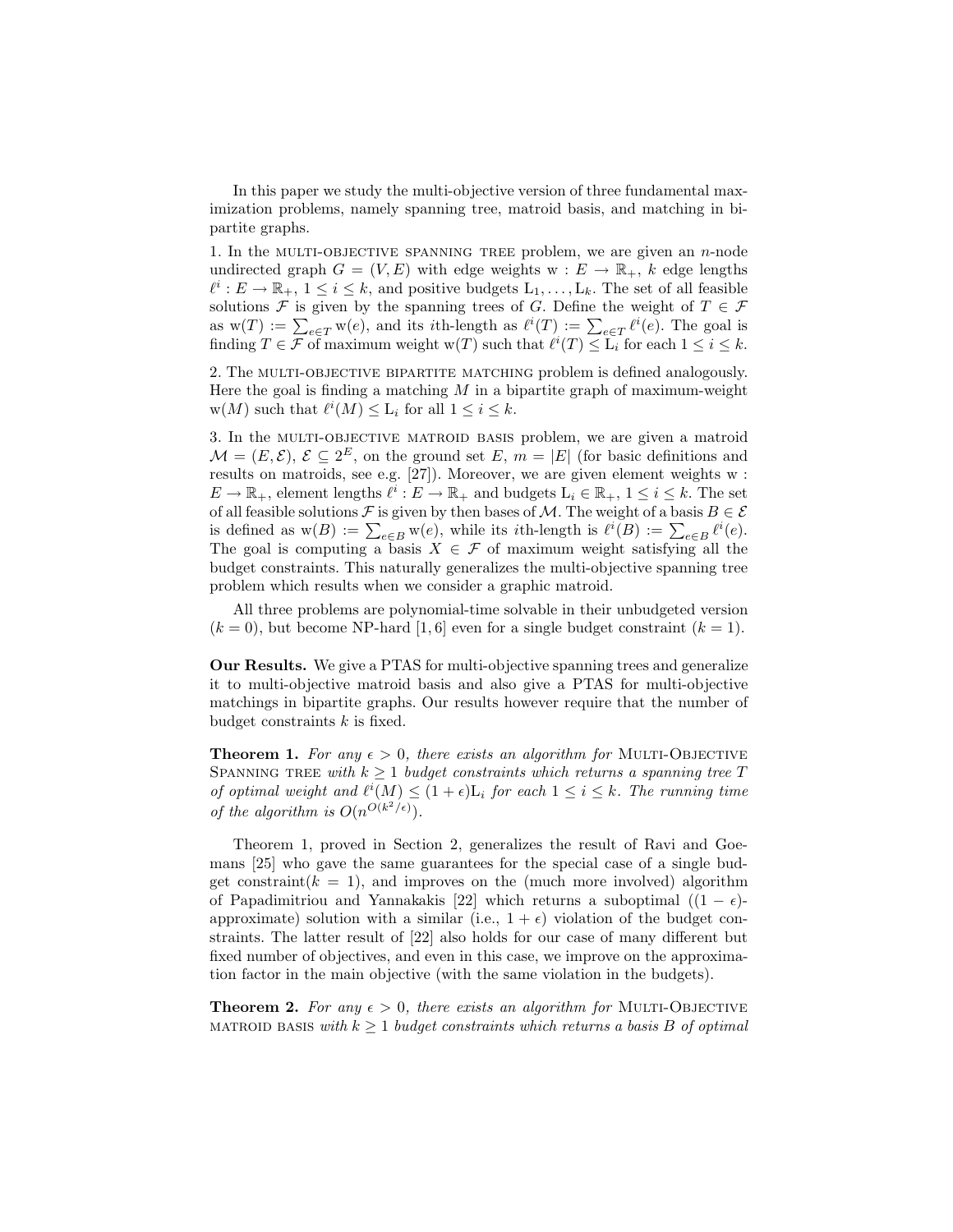weight and  $\ell^{i}(B) \leq (1+\epsilon)L_i$  for each  $1 \leq i \leq k$ . The running time of the algorithm is  $O(m^{O(k^2/\epsilon)})$ .

Theorem 2 is discussed in Section 2.1, and generalizes a similar result for the  $k = 1$  case as above in [25].

**Theorem 3.** . For any  $\epsilon > 0$ , there exists a deterministic algorithm for MULTI-OBJECTIVE BIPARTITE MATCHING with  $k \geq 1$  budget constraints which returns a matching M of weight  $w(M) \geq (1 - \epsilon)$ OPT and length  $\ell^{i}(M) \leq (1 + \epsilon) L_i$  for each  $1 \leq i \leq k$ . The running time of the algorithm is  $O(n^{O(k^2 \sqrt{k \log k}/\epsilon^2)})$ .

Theorem 3 is proved in Section 3. A similar approximation guarantee was known earlier via the work of [22]. However, their result implies a fully polynomial RNC scheme rather than a PTAS, and thus Theorem 3 provides the first deterministic approximation scheme for MULTI-OBJECTIVE BIPARTITE MATCHing. A PTAS, based on a completely different approach, was known earlier only for the case of one budget constraint, i.e.  $k = 1$  [6].

Our Techniques. Perhaps even more importantly than our specific results, our main contribution is to demonstrate that the general framework of iterative techniques can be used to obtain approximation algorithms for various multiobjective optimization problems. This technique was introduced by Jain [15] for approximating survivable network design problems. The basic idea in iterative rounding for covering problems is as follows: Consider the optimal (fractional) vertex (or extreme point or basic feasible) solution to a linear programming relaxation to the problem, and show that there is a variable with high fractional value (e.g. at least 0.5) which can be rounded up to an integer without losing too much (e.g. 2) in the approximation. The method includes this rounded variable in the integral solution and iterates. Since the basis iterative rounding loses a constant factor in approximation, we refine the method by replacing the rounding step by the following: relax (remove) a constraint that can be ignored without losing too much in the feasibility and iterate on the residual problem. The resulting iterative *relaxation* method has been very successful for approximating degree-constrained network design problems [16, 17, 29].

We now outline how the iterative technique is applied to our problems. The algorithm for MULTI-OBJECTIVE SPANNING TREE is rather simple; a vertex solution for the natural LP relaxation of the problem is already sparse: it has about  $k$  edges more than a spanning tree in its support due to the well-known laminarity of an independent set of tight spanning tree constraints [27]. We remove all edges corresponding to variables of value zero, relax (remove) all the budget constraints, and solve optimally the residual problem (which is a standard spanning tree problem). A preliminary guessing phase ensures that the  $k$  edges not used in the tree do not add much to the approximation bound for any of the budgets. This approach also gives a very simple proof of the earlier result for the case  $k = 1$  [25]. An identical approach works also for the more general multi-objective matroid basis problem.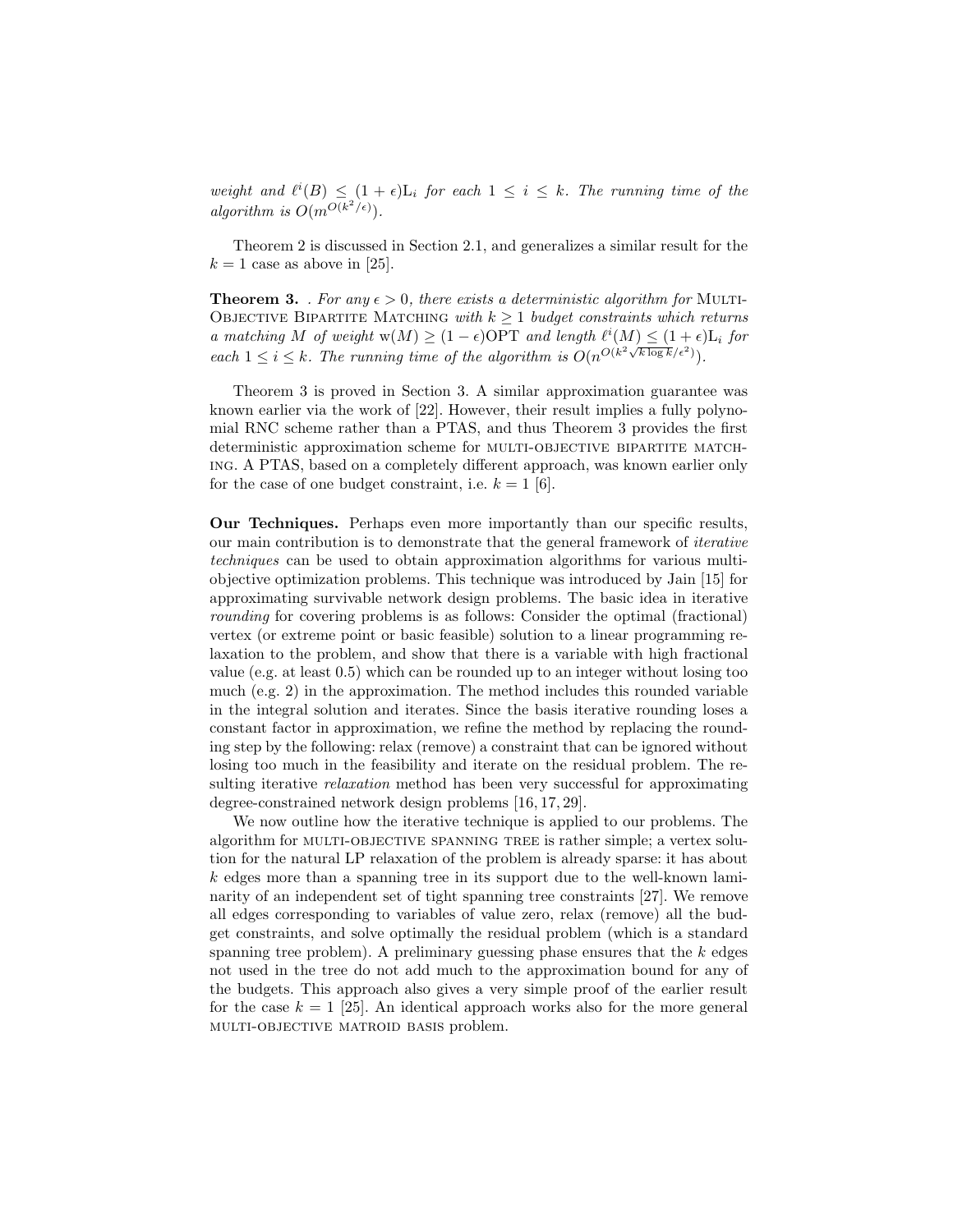Our algorithm for MULTI-OBJECTIVE BIPARTITE MATCHING is more involved: after an initial preprocessing phase, where the algorithm removes all edges with large weight and large length, there is a decomposition phase. In that phase, we run an iterative relaxation algorithm which uses the optimal solution of the natural LP formulation to obtain a modified LP solution. The iterative algorithm ensures that the support of the modified solution is a collection of  $h \leq k$  vertex disjoint paths. Moreover, each of these paths has small weight and length. In the final combination phase, we combine the solutions on these paths to return one feasible matching. Each path can be decomposed in two matchings. The algorithm picks one matching from each of the paths. While the algorithm is a brute force enumeration over all choices (which are  $2^h \leq 2^k$  many), a probabilistic argument is used to show that there exists a choice of a matching from each path which provides a solution with the desired guarantee.

Related Work. Multi-objective optimization has been studied extensively in Operations Research, Microeconomics and Computer Science. We refer the reader to more general sources  $[4, 9, 10, 14]$ , and restrict our attention to work which closely relates to our problems. There are many examples of single-budget versions of polynomial-time solvable optimization problems addressed in the literature. In the constrained shortest path problem the goal is finding a minimumweight path in a directed graph between two nodes s and t such that the length of the path does not exceed a budget  $L$  [5]. In the *constrained minimum arbores*cence problem we are given a directed graphs with edge weights and lengths. The aim is computing an arborescence of minimum weight whose length is below the input budget [13]. Previous work on budgeted optimization problems also includes results on budgeted scheduling [18, 28] and bicriteria results for several budgeted network design problems [19].

Jain [15] introduced the iterative rounding framework and applied it to approximating general network design problems. Subsequently, it was applied to various other network design problems [8, 12, 20]. The iterative relaxation technique has recently been successfully applied to degree constrained network design problems [2, 16, 17, 29].

There are few general tools for designing approximation algorithms for budgeted problems. One is the Lagrangian relaxation method. The basic idea is relaxing the budget constraint, and lifting it into the objective function weighting it by a Lagrangian multiplier. Solving the relaxed problem, one obtains two or more optimal solutions, which are then patched together to get a good solution for the original problem. Demonstrating this method, Goemans and Ravi [25] gave the first PTAS for MULTI-OBJECTIVE SPANNING TREE with a single budget constraint. Using the same approach, but a more involving patching step, Berger, Bonifaci, Grandoni, and Schäfer [6] obtained a PTAS for the single-budget version of the matching problem. This approach does not seem to generalize to the case of multiple budget constraints.

A second general tool, due to Papadimitrou and Yannakakis [22], is based on the construction of succinct approximation of Pareto curves. In order to efficiently construct such  $\epsilon$ -approximate Pareto curves, a sufficient condition is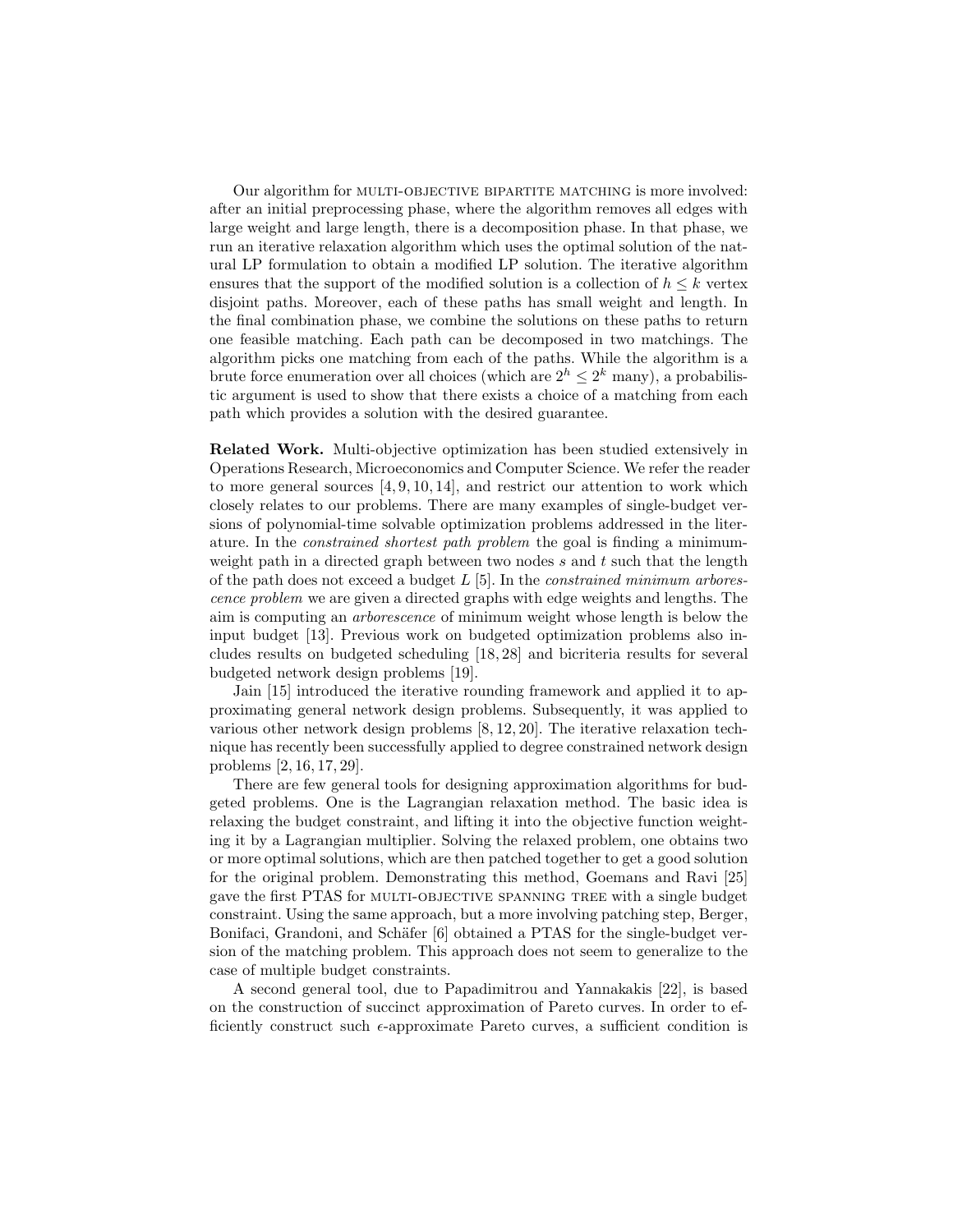the existence of a pseudo-polynomial-time algorithm for the exact version of the problem considered. The task in the exact version of the problem is to return a feasible solution of exactly some pre-specified value. The existence of such pseudo-polynomial-time algorithm for the spanning tree problem [3] implies a polynomial-time algorithm which returns a  $(1 - \epsilon)$ -approximate solution violating all the budget constraints by a factor of  $(1 + \epsilon)$  for the corresponding multi-objective version. Unfortunately, it is not known whether such an algorithm exists for matchings in bipartite graphs, while the famous randomized algorithm of Mulmuley, Vazirani and Vazirani [21] can be used to obtain a polynomial-time randomized approximation scheme for multi-objective bi-PARTITE MATCHING<sup>5</sup>. Their method, however, only approximates the objective while our algorithm matches the value of the objective function with the optimal for two out of the three problems addressed here, while for the third we obtain a deterministic rather than an RNC algorithm.

A third approach is based on parametric search and is advocated in [19]; their results imply that a  $\rho$ -approximation algorithm for the single objective problem gives a  $(k \rho)$ -approximation for each of the budget violations as well as for the objective in the corresponding  $k$ -objective problem. This only gives a much weaker k-approximation for each objective for the problems considered here.

Other general tools for multi-objective problems such as Matching-Based Augmentation [24] advocates building the solution iteratively using one (path) matching at a time controlling the various objectives, and Randomized Rounding of fraction LP solutions while bounding all objectives simultaneously [7, 23]. While these techniques are useful in handling more than one type of objective, their performance ratios tend to be in the higher logarithmic range.

In the context of these methods, our paper shows that iterative rounding is a powerful and flexible tool for approximating multi-objective optimization problems giving even better results than all of the above methods. This was already the case for degree-constrained spanning trees and survivable network design problems [16, 29] and directed network design problems [2], and our results extend these to some more multi-objective problems.

# 2 Multi-Objective Spanning Tree and Matroid Basis

We formulate the following linear programming relaxation for MULTI-OBJECTIVE spanning tree which is a standard extension of the linear program for the maximum spanning tree problem. There is a variable  $x_e$  for each edge  $e \in E$ . For a subset  $F \subseteq E$  of edges, we denote  $x(F) = \sum_{e \in F} x_e$  and for a subset  $S \subseteq V$ , we denote  $E(S) = \{e : |e \cap S| = 2\}$  to be the set of edges with both endpoints

<sup>5</sup> The same algorithm works for general graphs also.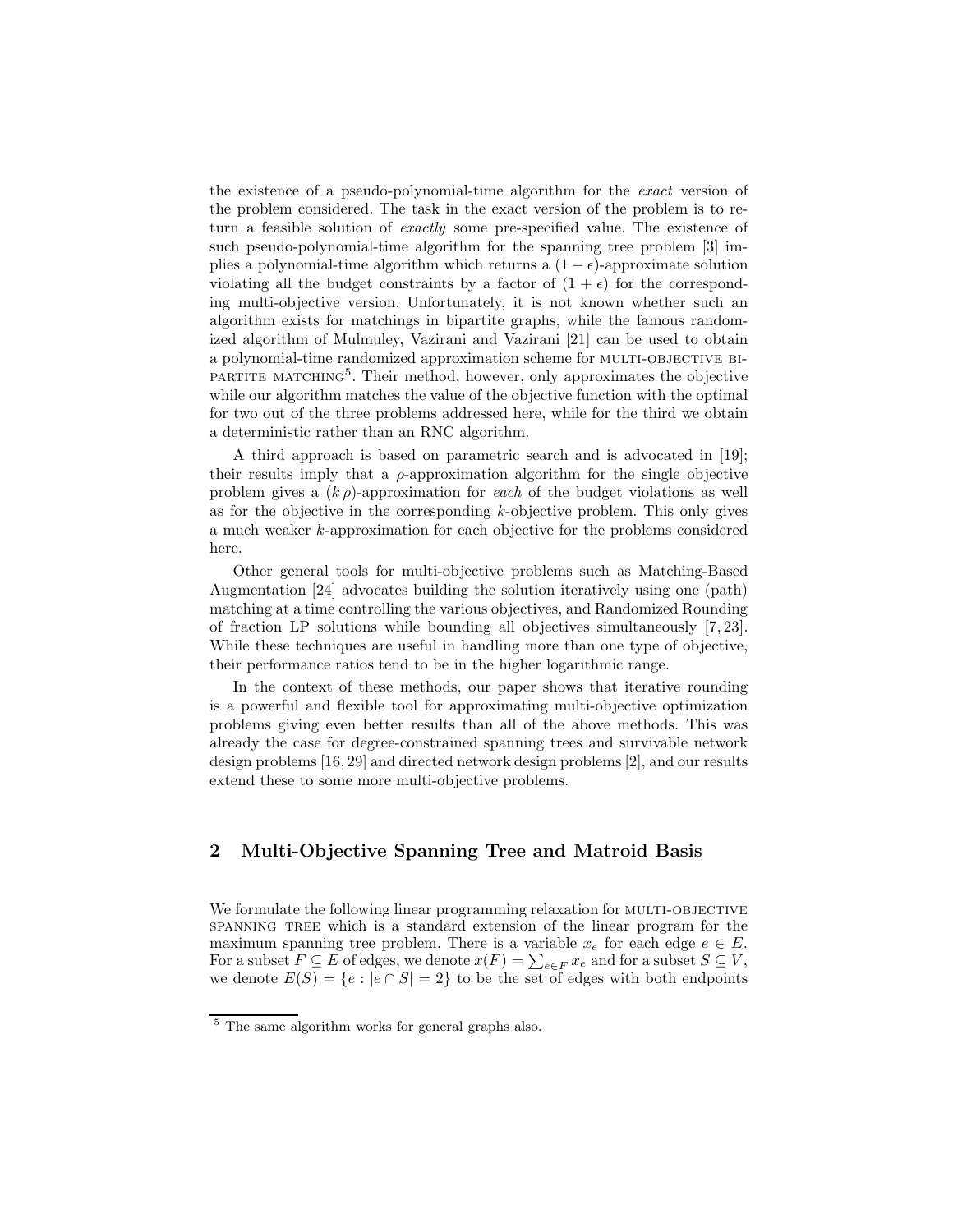(LP-ST) maximize 
$$
\sum_{e \in E} w(e) x_e
$$
  
\nsubject to  $x(E(V)) = |V| - 1$ ,  
\n $x(E(S)) \le |S| - 1$ ,  $\forall S \subset V$   
\n $\sum_{e \in E} \ell^i(e) x_e \le L_i$ ,  $\forall 1 \le i \le k$   
\n $x_e \ge 0$ ,  $\forall e \in E$ .

The following characterization of any vertex solution of (LP-ST) follows directly from the uncrossing technique (see [27]).

**Lemma 1.** Let x be a vertex solution of the linear program  $(LP-ST)$  such that  $x_e > 0$  for each edge e and let  $\mathcal{T} = \{ S \subseteq V : x(E(S)) = |S| - 1 \}$  be the set of all tight subset constraints. Then there exists a laminar family  $\mathcal{L} \subseteq \mathcal{T}$  and a subset  $J \subseteq \{1 \leq i \leq k : \sum_{e \in E} \ell^i(e)x_e = \mathcal{L}_i\}$  of tight length constraints such that

1. The vectors  $\{\chi(E(S)) : S \in \mathcal{L}\}\$ are linearly independent. 2.  $span(\mathcal{L})=span(\mathcal{T})$  3.  $|\mathcal{L}|+|J|=|E|$ 

| Algorithm for Multi-Objective Spanning Tree                                                                        |
|--------------------------------------------------------------------------------------------------------------------|
| 1. Guess all edges in the optimal solution such that $\ell^i(e) \geq \frac{\epsilon}{L} L_i$ . Include these edges |
| in the solution and contract them. Delete all other edges with $\ell^{i}(e) \geq \frac{\epsilon}{k} L_{i}$ from G. |
| Update $L_i$ .                                                                                                     |
| 2. Find a vertex solution $x$ of (LP-ST) for the residual problem and remove every                                 |
| edge e with $x_e = 0$ .                                                                                            |
| 3. Pick any maximum-weight spanning tree in the support.                                                           |

The algorithm for MULTI-OBJECTIVE SPANNING TREE above proceeds in two phases. The first phase is the pruning step which we describe below. Observe that no feasible solution can include an edge whose *i*th-length is more than  $L_i$ . We extend this step further and *guess* all edges in the solution whose *i*th-length is at most  $\frac{\epsilon}{k}L_i$ . For any *i* there can be at most  $\frac{k}{\epsilon}$  such edges in the optimal solution. Hence, trying all such possibilities for inclusion in a partial initial solution takes time  $O(m^{k/\epsilon})$  where m is the number of edges in G. There are k length function to try which amounts to the total number of choices being at most  $O(m^{k^2/\epsilon})$ . After guessing these edges correctly, we throw away all other edges which have  $\ell^i$  length more than  $\epsilon L_i$  and contract the guessed edges in the optimal solution. Clearly, the rest of the edges in the optimal solution form a spanning tree in the contracted graph. Also, now we have an instance where  $\ell^i(e) \leq \frac{\epsilon}{k} L_i$  for each e and i. We also update the bound  $L_i$  by subtracting the lengths of the selected edges. Let  $L'_i$  denote the residual bounds. We solve the linear program (LP-ST) with updated bounds  $L'_i$ . Step (3) can be interpreted as removing all the k constraints bounding the length under the length functions  $l^1 \dots, l^k$ . Removing these constraints gives us the linear program for the spanning tree problem which is integral and its optimal solution is a maximum weight spanning tree.

in S.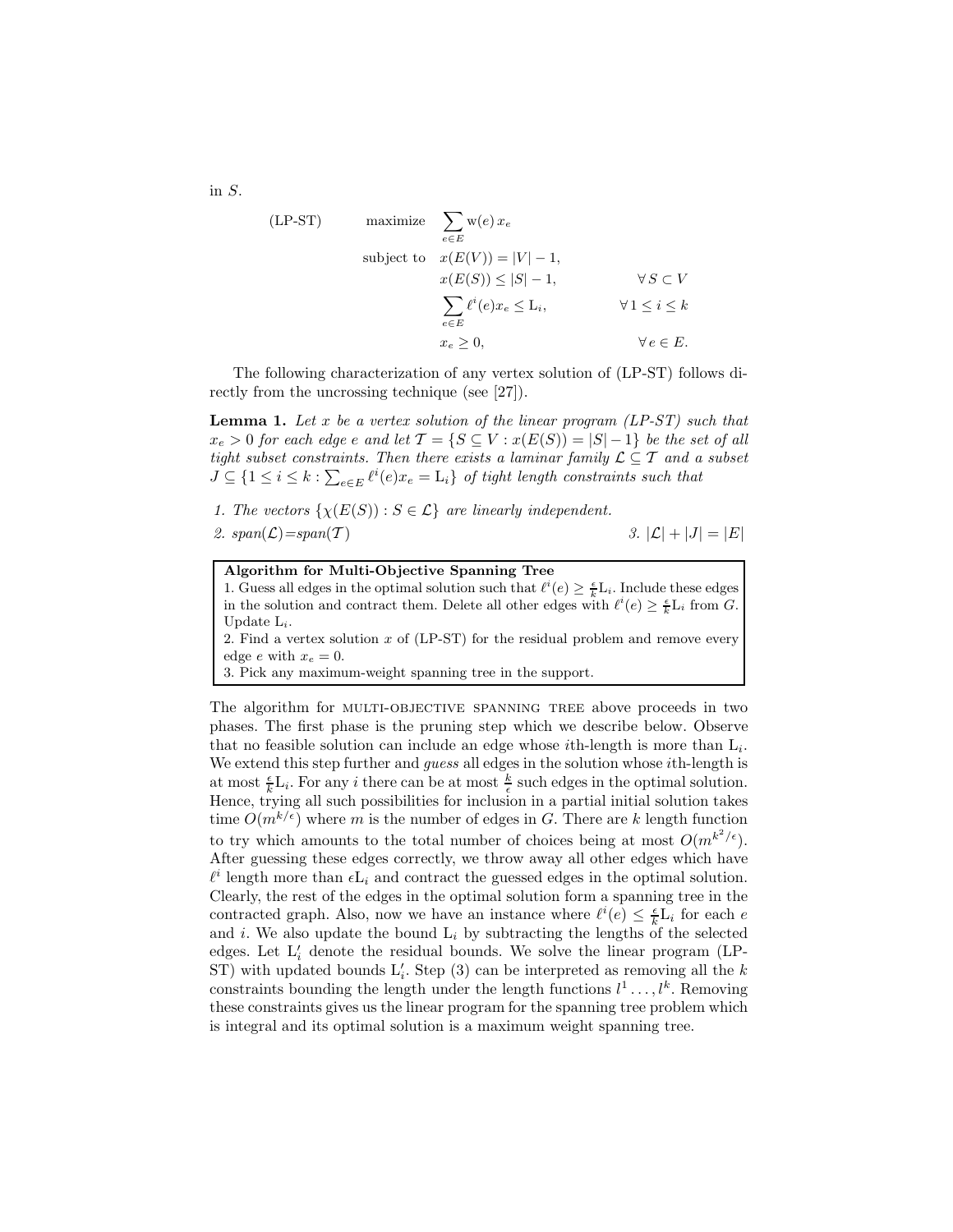*Proof.* (Theorem 1) First observe that the support of (LP-ST) on a graph with n vertices has at most  $n+k-1$  edges. In fact, from Lemma 1, we have  $|E| = |\mathcal{L}|+|J|$ . But  $|\mathcal{L}| \leq n-1$  since  $\mathcal L$  is a laminar family without singletons and  $|J| \leq k$  proving the claim.

Observe that the weight of the tree returned by the algorithm is at most the weight of the LP-solution and hence is optimal for the correct guess of *heavy* edges. Now, we show that the *i*th-length is at most  $L'_i + \epsilon L_i$ . Observe that any tree must contain  $n - 1$  edges out of the  $n + k - 1$  edges in the support. Hence, the maximum *i*th-length tree has length no more than  $k \cdot \frac{\epsilon}{k} L_i = \epsilon L_i$  more than the minimum ith-length tree. In turn, the tree of minimum ith-length has ithlength no larger than the ith-length of the optimal fractional solution, which is at most  $L'_{i}$  by feasibility. Altogether, the maximum *i*th-length of the solution returned is no more than  $L'_i + \epsilon L_i$ . Adding the length of edges guessed in the first step we obtain that the tree returned by the algorithm has ith-length at most  $L'_i + \epsilon L_i + L_i - L'_i = (1 + \epsilon)L_i$ .

#### 2.1 Multi-Objective Matroid Basis

The results on MULTI-OBJECTIVE SPANNING TREE can be naturally generalized to the case of Multi-objective matroid basis. Consider the following linear programming relaxation (LP-MB) for the problem. There is a variable  $x_e$  for each element  $e \in E$ . For any subset  $S \subseteq E$ , we denote  $x(S) = \sum_{e \in S} x_e$ . Here r denotes the rank function of the matroid M.

(LP-MB) maximize 
$$
\sum_{e \in E} w(e) x_e
$$
  
\nsubject to  $x(E) = r(E)$ ,  
\n $x(S) \le r(S)$ ,  $\forall S \subseteq E$   
\n $\sum_{e \in E} \ell^i(e) x_e \le L_i$ ,  $\forall 1 \le i \le k$   
\n $x_e \ge 0$ ,  $\forall e \in E$ .

The polynomial time solvability of the linear program (LP-MB) follows from the polynomial time separation of the rank constraints [11]. Our algorithm for Multi-objective matroid basis is described below. Its analysis follows along the same line as in the case of MULTI-OBJECTIVE SPANNING TREE.

Algorithm for Multi-Objective Matroid Basis

1. Guess all elements in the optimal solution such that  $\ell^i(e) \geq \frac{\epsilon}{k} L_i$ . Include all such elements in the solution and update the matroid by contracting these elements in the matroid. Delete all other heavy elements  $e$  with  $\ell^i(e) \geq \frac{\epsilon}{k} L_i$  for any i from M. Update  $L_i$ .

2. Find a vertex solution x of (LP-MB) for the residual problem and remove every element e with  $x_e = 0$ .

3. Pick any maximum weight basis in the support.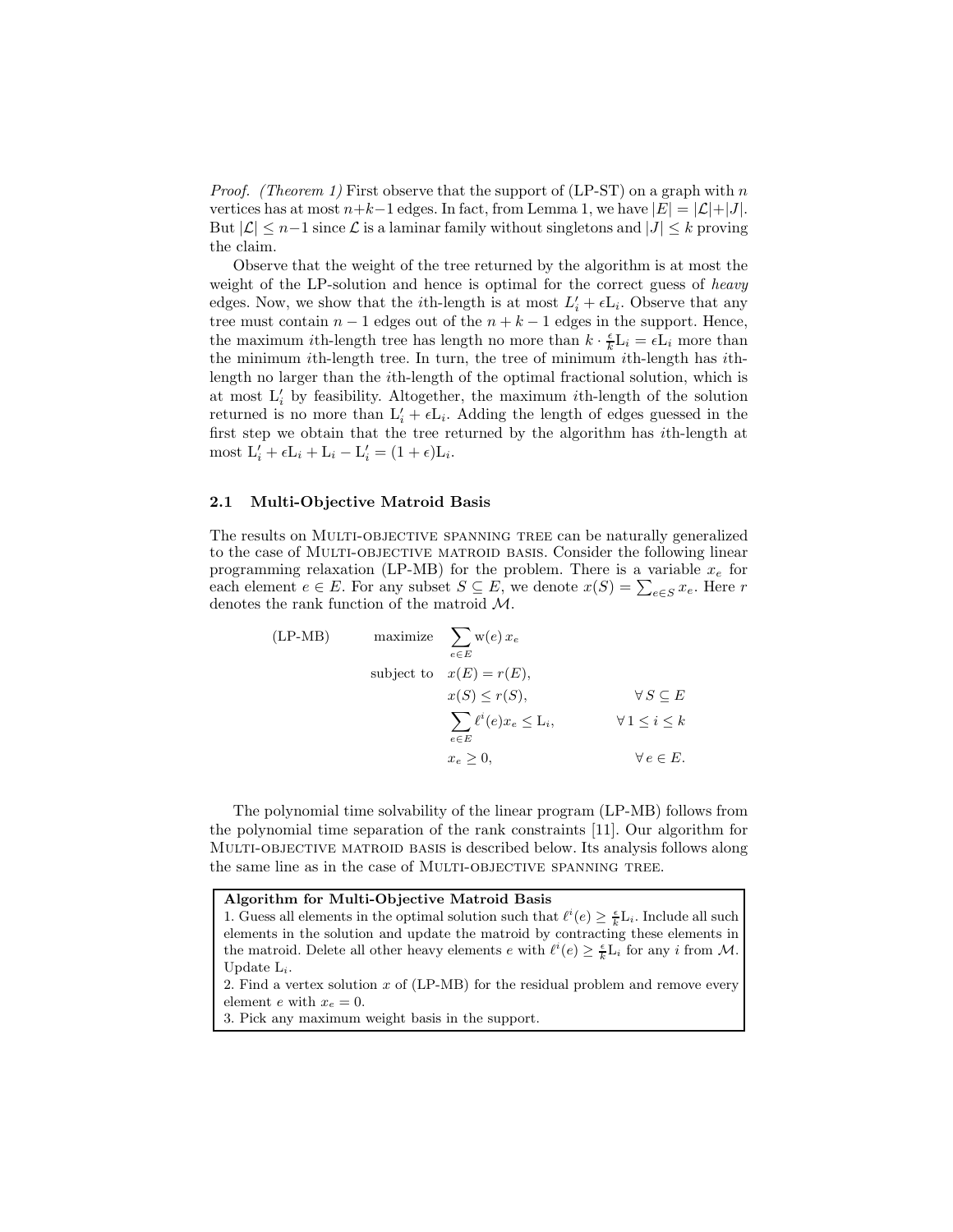## 3 Multi-Objective Bipartite Matching

In this section we present a polynomial-time approximation scheme for MULTI-Objective Bipartite Matching and prove Theorem 3.

We formulate the following linear programming relaxation (LP-BM) for the problem. We use  $\delta(v)$  to denote the set of edges incident to  $v \in V$ .

(LP-BM) maximize 
$$
\sum_{e \in E} w(e) x_e
$$
  
\nsubject to  $\sum_{e \in \delta(v)} x_e \le 1$ ,  $\forall v \in V$   
\n $\sum_{e \in E} \ell^i(e) x_e \le L_i$ ,  $\forall 1 \le i \le k$   
\n $x_e \ge 0$ ,  $\forall e \in E$ .

## Algorithm for Multi-Objective Bipartite Matching

Preprocessing

(a) Let  $\delta = \epsilon^2 / 36k\sqrt{2k\ln(k+2)}$ . Guess all the edges e in OPT such that  $w(e) \ge$  $\delta OPT$  or  $\ell^i(e) \geq \delta L_i$  for some i, and add them to the solution. Reduce the problem consequently.

Decomposition

(b) Compute the optimal fractional vertex solution  $x^b$  to LP-BM for the reduced problem. As long as there is an integral variable, reduce the problem appropriately and iterate.

(c) Remove all the nodes of degree zero and of degree at least 3, and all the edges incident to the removed nodes. Compute an optimal fractional vertex solution  $x^c$ to the problem LP-BM in the remaining graph. As long as there is an integral variable, reduce the problem appropriately and iterate. Finally, remove one edge from each remaining cycle.

(d) Compute an optimal fractional vertex solution  $x<sup>d</sup>$  to the problem LP-BM in the remaining graph. As long as there is an integral variable, reduce the problem appropriately and iterate.

(e) Let  $\gamma = \frac{\epsilon}{2\sqrt{2k\ln(k+2)}}$ . As long as there is a path  $P = (e_1, e_2, \ldots, e_t)$ induced by  $x^d$  such that  $w(P) > \gamma w(x^d)$  or  $\ell^i(P) > \gamma \ell^i(x^d)$  for some i, find a minimal subpath  $P' = (e_1, e_2, \ldots, e_{t'})$  of P satisfying the condition above and remove  $e_{t'}$  from the graph.

(f) Compute an optimal fractional vertex solution  $x<sup>f</sup>$  to the problem LP-BM in the remaining graph. As long as there is an integral variable, reduce the problem appropriately and iterate.

(g) Let  $P_1, P_2, \ldots, P_q$  be the set of paths induced by  $x^f$ . Return the subpaths  $S_1, S_2, \ldots, S_h$  formed after deleting the internal nodes whose matching constraints are not tight with respect to  $x^f$ . Return the solution  $x^g$  which is  $x^f$  induced on the edges in  $S_i$  for each  $1 \leq i \leq h$ .

Combination

(h) Let  $M_j$  and  $\bar{M}_j$  be the two matchings partitioning  $S_j$ . Return the matching M' satisfying the following properties: (i) For each  $S_j$ ,  $M' \cap S_j \in \{M_j, \bar{M}_j\}$ ; (ii)  $w(M') \ge (1 - \epsilon/2)w(x^g)$  and  $\ell^i(M') \le (1 + \epsilon/2)\ell^i(x^g)$  for all i.

The algorithm for MULTI-OBJECTIVE BIPARTITE MATCHING above works in three phases.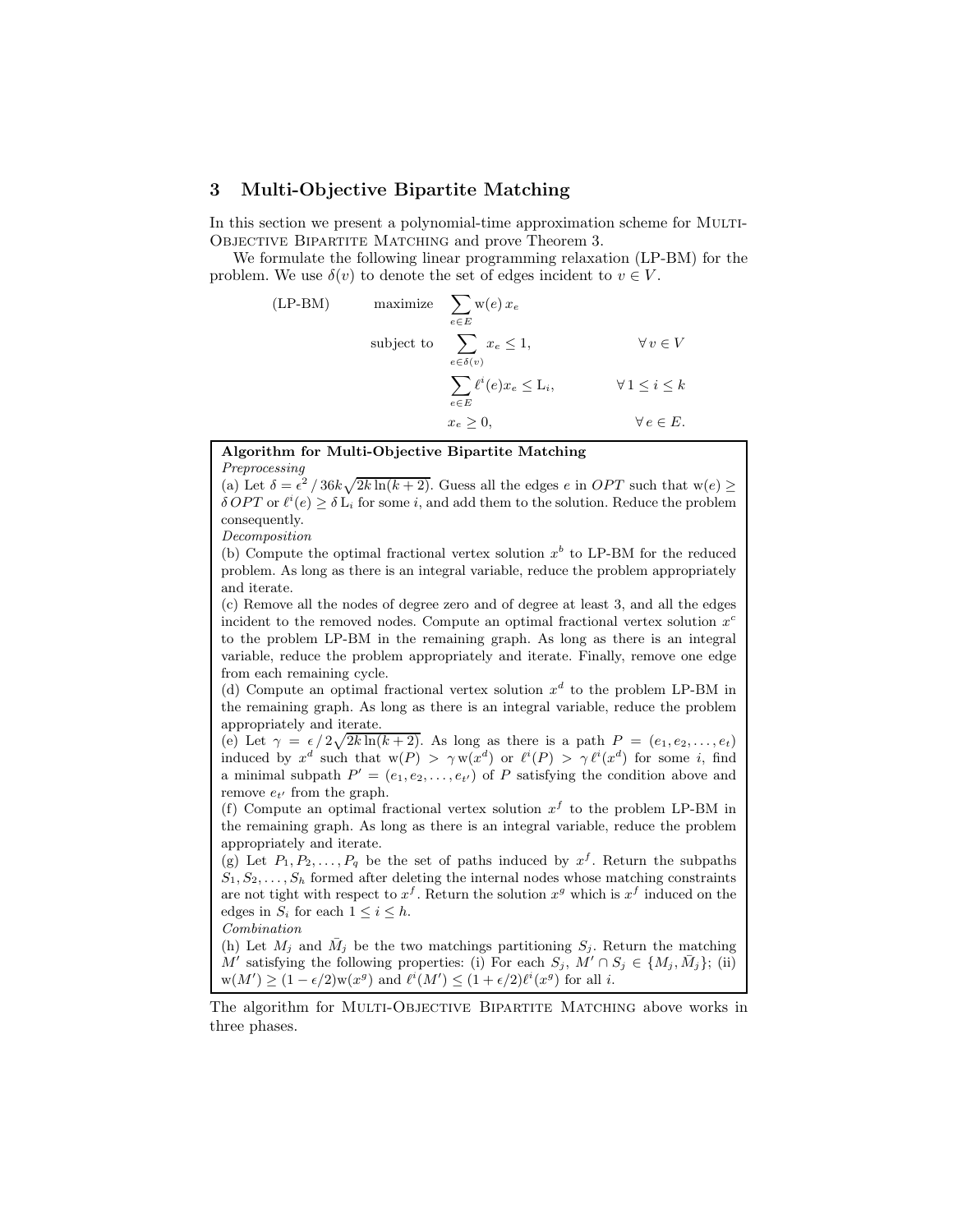In the *Preprocessing Phase*, the algorithm guesses all the edges in *OPT* of weight at least  $\delta OPT$  or ith-length at least  $\delta L_i$  for some i. Here  $\delta$  is a proper function of  $\epsilon$  and k. This guessing can be performed in time polynomial in n (but exponential in  $\delta$ ). The algorithm then includes all the guessed edges in the solution, and deletes the remaining heavy edges. It also reduces the  $\mathcal{L}_i$ 's accordingly. After this phase  $w(e) \leq \delta OPT$  and  $\ell^i(e) \leq \delta L_i$  for each edge e.

In the Decomposition Phase our algorithm computes over a series of pruning and iterative steps, a solution to the multi-objective matching problem on a reduced graph that is eventually a collection of paths. In Step (c), we discard nodes of degree 0 or of degree 3 or higher so as to leave only paths and cycles; Finally, one edge from each cycle is removed in this step. In Step (e), we further break each path into subpaths of bounded total weight and length. This pruning is useful in the later Combination Phase when we choose one of the two matchings in each path: the bounded difference ensures that one such combination is near optimal. The use of vertex solutions in all the residual problems ensures that the total number of edges thrown away in all the above stages is roughly of the order of the extra budget constraints in the problem which is  $O(k/\gamma)$  for a parameter  $\gamma \simeq O(\epsilon/\sqrt{k})$ . Finally, we output a feasible fractional vertex solution  $x^g$  to the LP with the following properties.

(1) The support of  $x^g$  is a collection of vertex disjoint paths  $S_1, \ldots, S_h$  where  $h \leq k$ .

(2)  $x^g$  is a  $(1 + \epsilon/4)$ -approximate solution.

(3) For each  $S_i$ , the degree constraints of the vertices of  $S_i$  are tight except for its endpoints.

(4) For each  $S_i$ ,  $w \cdot x^g(S_i) \le \gamma OPT$  and  $\ell_i \cdot x^g(S_j) \le \gamma L_i$  for each  $1 \le i \le k$  and  $1 \leq j \leq h$  where  $\gamma = \epsilon/2\sqrt{2k\ln(k+2)}$ .

In the final *Combination Phase*, the paths  $S_1, \ldots, S_h$  are used to compute an approximate feasible (integral) solution. The algorithm enumerates over all the  $2<sup>h</sup>$  matchings which are obtained by taking, for each  $S<sub>i</sub>$ , one of the two matchings which partition  $S_i$ . This enumeration takes polynomial time since  $h \leq k = O(1)$ . A probabilistic argument is used to show that one of these matchings satisfies the claimed approximation guarantee of the algorithm.

Analysis. We now analyze the three phases of the algorithm, bounding the corresponding approximation guarantee and running time. Consider first the Preprocessing Phase. In order to implement Step (a), we have to consider all the possible choices, and run the algorithm for each choice. Observe that there are at most  $(k+1)/\delta$  such heavy edges in the optimal solution, and hence the number of possibilities is  $O(m^{(k+1)/\delta}) = O(m^{O(k^2\sqrt{k\log k}/\epsilon^2)})$ . The algorithm generates a different subproblem for each possible guess of the edges. In the following we will focus on the run of the algorithm where the guessed edges correspond to an optimal solution to the multi-objective problem.

Consider now the Decomposition Phase. We prove that the output of this phase satisfies the four properties stated above. Observe that by construction the algorithm returns a collection of edge disjoint paths whose interior vertices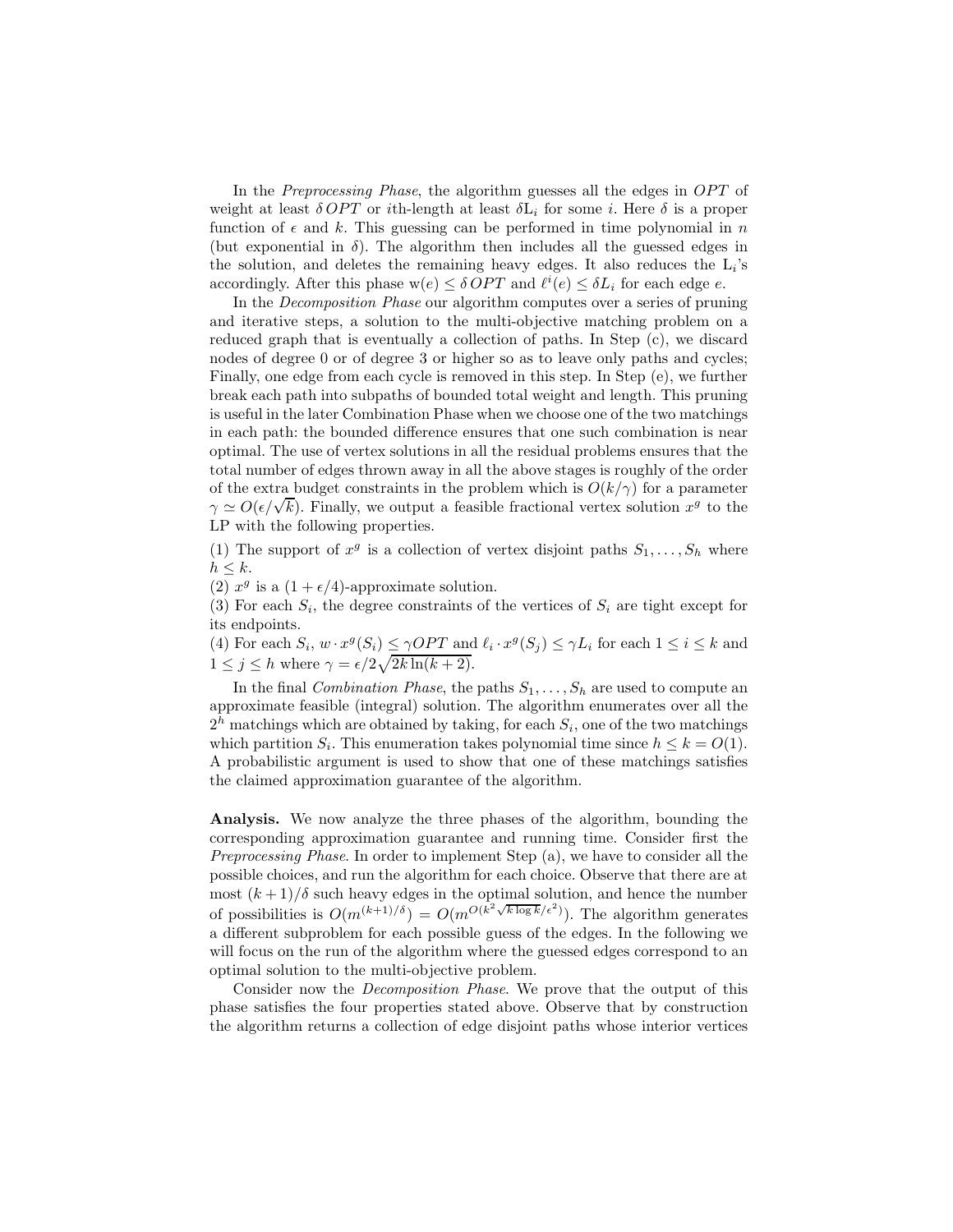have tight degree constraints. Properties (3) and (4) follow by construction. We now argue that the number of paths is bounded by  $k$ , proving Property  $(1)$ .

**Lemma 2.** The number h of subpaths in Step  $(g)$  is upper bounded by k.

*Proof.* Consider the solution  $x^f$ . The number of variables  $|E| = \sum_{i=1}^q |P_i|$  is upper bounded by the number of tight constraints. Let  $q'$  be the number of internal nodes whose matching constraint is not tight in  $x<sup>f</sup>$ . Note that the matching constraints at the endpoints of each path are not tight. Hence the number of tight constraints is at most  $\sum_{i=1}^{q} (|P_i| - 1) - q' + k = |E| - q - q' + k \ge |E|$ , from which  $q + q' \leq k$ . Observe that, by definition, the number h of subpaths is exactly  $q + q'$  (we start with q subpaths, and create a new subpath for each internal node whose matching constraint is not tight). The claim follows.

Clearly, solution  $x^g$  satisfies all the constraints. We next argue that the weight of  $x^g$  is nearly optimal. In Steps (c), (e) and (g) we remove a subset of edges whose optimal fractional value is larger than zero in the step considered. In the following lemma, whose proof is omitted for lack of space, we bound the number of edges removed. Due to the Preprocessing Phase, the weight of these edges is negligible, which implies that the consequent worsening of the approximation factor is sufficiently small. This proves Property (2).

**Lemma 3.** The algorithm removes at most 7k,  $(k+1)/\gamma$ , and 2k edges in Steps  $(c)$ ,  $(e)$ , and  $(g)$ , respectively.

Each of the steps (b) to (g) is run polynomially many times and takes polynomial time. Hence the overall running time of the Decomposition Phase is polynomial.

Consider eventually the Combination Phase. As described earlier, the running time of this phase is bounded by  $O(2^k n^{O(1)})$ . The following lemma, which is the heart of our analysis, shows that a subset  $M'$  satisfying Properties (i) and (ii) always exists. Henceforth the algorithm always returns a solution. Although we use a randomized argument to prove the lemma, the algorithm is completely deterministic and enumerates over all solutions. Recall that  $M_j$  and  $\bar{M}_j$  are the two matchings which partition subpath  $S_i$ .

**Lemma 4.** In Step  $(h)$  there is always a set of edges  $M'$  satisfying Properties  $(i)$  and  $(ii)$ .

Proof. Consider the following packing problem

$$
(PACK) \qquad \text{maximize} \quad \sum_{j=1}^{h} (y_j \mathbf{w}(M_j) + (1 - y_j) \mathbf{w}(\bar{M}_j))
$$
\n
$$
\text{subject to} \quad \sum_{j=1}^{h} (y_j \ell^i(M_j) + (1 - y_j) \ell^i(\bar{M}_j)) \le \mathbf{L}_i, \quad \forall 1 \le i \le k
$$
\n
$$
y_j \in \{0, 1\}, \qquad \forall 1 \le j \le h.
$$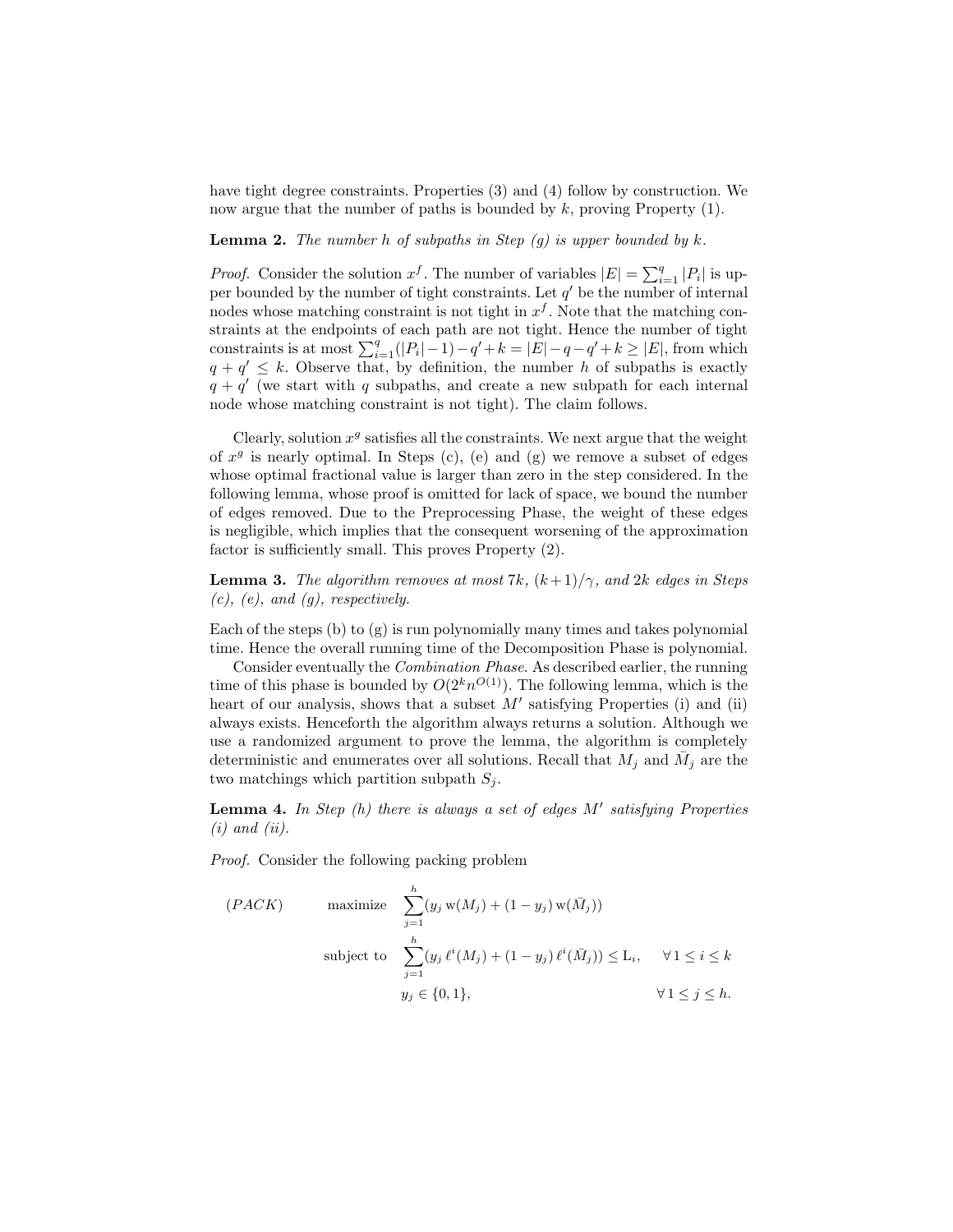We can interpret the variables  $y_j$  in the following way:  $M' \cap S_j = M_j$  if  $y_j = 1$ , and  $M' \cap S_j = \bar{M}_j$  otherwise. Given a (possibly fractional and infeasible) solution y to PACK, we use  $w(y)$  and  $\ell^i(y)$  as shortcuts for  $\sum_{j=1}^h (y_j w(M_j) +$  $(1-y_j)$  w $(\bar{M}_j)$  and  $\sum_{j=1}^h (y_j \ell^i(M_j) + (1-y_j) \ell^i(\bar{M}_j))$ , respectively.

We first show that the solution  $x^g$  can be interpreted as a feasible solution to the linear relaxation of PACK. Then applying randomized rounding to the fractional solution, we obtain a (near) feasible integral solution to PACK which satisfies (i) and (ii). Observe that  $x<sup>g</sup>$  induces a feasible fractional solution  $y<sup>g</sup>$  to the linear relaxation of PACK. In fact, consider each subpath  $S_i$ . By definition, each matching constraint at an internal node of  $S_j$  is tight. This implies that all the edges e of  $M_j$  (resp.,  $\bar{M}_j$ ) have the same value  $x_e^g =: y^g$  (resp.,  $x_e^g =: 1 - y^g$ ). Thus, we have  $w(y^g) = w(x^g)$ . Now, we construct an integral solution y' in the following manner. Independently, for each path  $S_i$ , select  $M_i$  with probability  $y_i^g$  and  $\overline{M}_i$  with probability  $1 - y_i^g$ . Note that  $E[w(y')] = w(y^g)$  and  $E[\ell^i(y')] =$  $\ell^i(y^g) \leq \mathcal{L}_i$  for all *i*.

By Step (e), switching one variable of  $y'$  from 1 to 0 or vice versa can change the cost and *i*th-length of y' at most by  $\gamma w(x^g)$  and  $\gamma \ell^i(x^g)$ , respectively. The proof of the lemma now follows directly from the following proposition, which derives from Chernoff's bounds.

**Proposition 1.** With positive probability,  $w(y') \geq (1 - \epsilon/2)w(x^g)$  and  $l^i(y') \leq$  $(1+\epsilon/2)l^{i}(x^{g})$  for all i.

Proof. (Theorem 3) It is easy to see that the solution returned is a matching. Moreover a solution is always returned by Lemma 4. The approximation guarantee of the algorithm follow from the properties of the Decomposition step and Lemma 4. The running time of each step is polynomial (for fixed k and  $\epsilon$ ) thus proving Theorem 3.

## References

- 1. V. Aggarwal, Y. P. Aneja, and K. P. K. Nair. Minimal spanning tree subject to a side constraint. Computers & Operations Research, 9:287–296, 1982.
- 2. N. Bansal, R. Khandekar and V. Nagarajan, Additive Guarantees for Degree Bounded Directed Network Design, In STOC, pages 769–778, 2008.
- 3. F. Barahona and W. R. Pulleyblank, Exact arborescences, matchings and cycles. Discrete Applied Mathematics, 16, 2, 91-99, 1987.
- 4. V. Barichard, M. Ehrgott, X. Gandibleux, V. T'Kindt (Eds.) Multiobjective Programming and Goal Programming: Theoretical Results and Practical Applications Springer-Verlag Series: Lecture Notes in Economics and Mathematical Systems , Vol. 618, 2009.
- 5. J. E. Beasley and N. Christofides. An algorithm for the resource constrained shortest path problem. Networks, 19:379–394, 1989.
- 6. A. Berger, V. Bonifaci, F. Grandoni, and G. Schäfer. Budgeted matching and budgeted matroid intersection via the gasoline puzzle. In IPCO, pages 273–287, 2008.